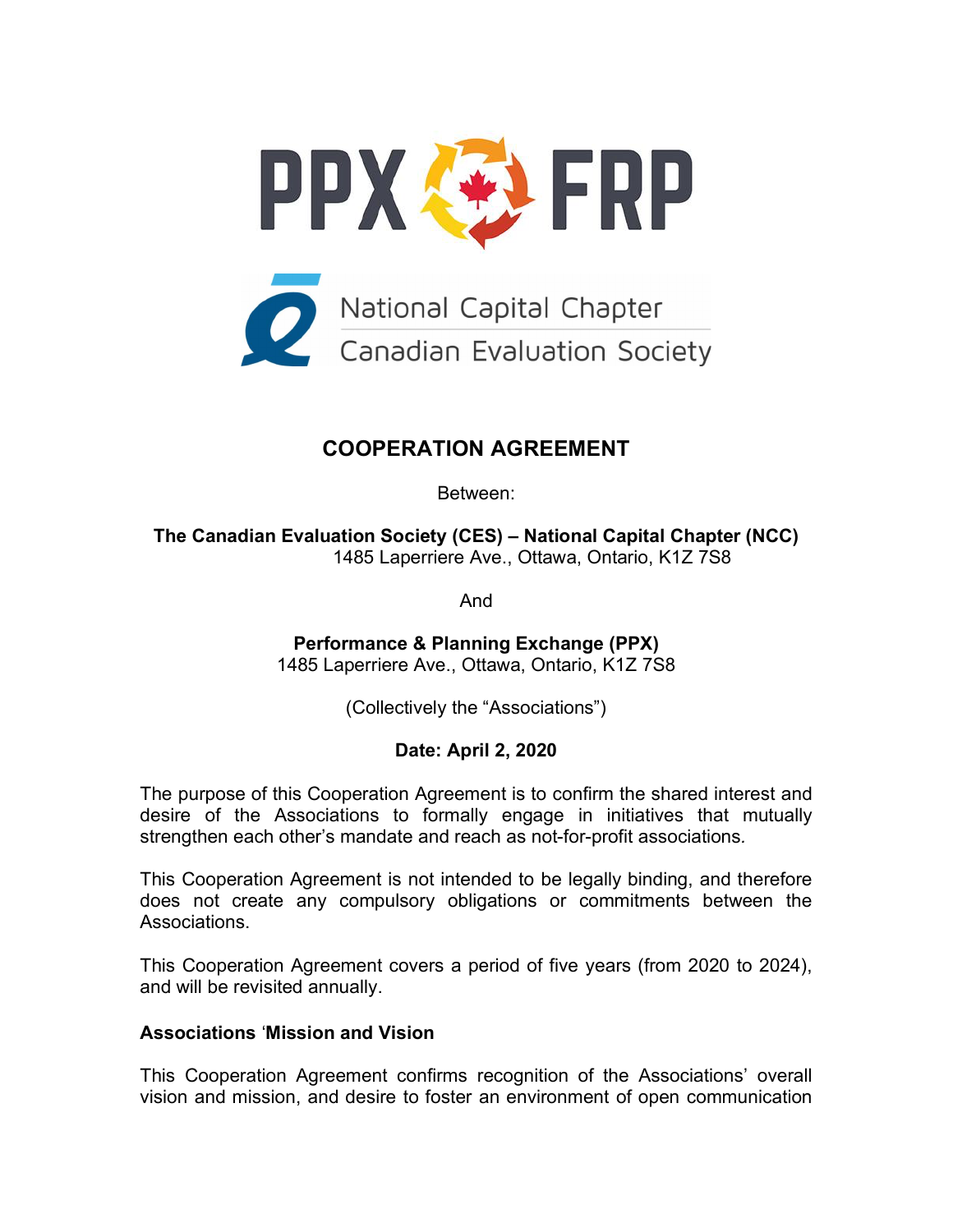and information exchange.

The Canadian Evaluation Society(CES) is bilingual, and in 2020, the National Capital Chapter (NCC) was the largest of the 11 regional chapters affiliated with CES. The NCC Chapter supports National CES objectives, CES's vision is "To advance excellence in evaluation across Canada and internationally". CES-NCC's mission centers on "promoting the development of evaluation theory and practice; leading the professionalization of evaluation; building awareness of evaluation and advocating for the use of quality evaluation".

PPX is an Ottawa based national not for profit organization. The vision of PPX is: "To be a Canada-based international centre of excellence for learning, sharing and developing expertise in performance and planning – including its measurement, implementation, public reporting and management."

## **Cooperation Agreement Objectives**

The Cooperation Agreement's specific objectives aims at showcasing the Associations as thought and network leaders within their respective fields of expertise, advancing professionalization, and taking advantage of mutual communications capabilities to reach out and create greater proximity to and beyond membership.

The Associations aim at building greater capacity. This Cooperation Agreement is an opportunity for Associations to enlarge respective visibility in relevant fora and events; co-organize thematic events of interest (through hosting joint events such as webinars, joint learning and professional development events, or annual conference/symposium); promote membership, competencies, professionalization, and ethics and standards; provide ex-officio representation on each other's Board, support 'value' awareness among client-stakeholder and users; advertise professional development training opportunities; and show case expertise in evaluation and performance measurement.

The Associations may also undertake joint special initiatives and/or research activities of mutual interest and benefit. The Associations agree to engage in each other's major initiatives (e.g. CES National Conference, CES-NCC Annual Learning Event, and PPX Annual Symposium), as deemed relevant and appropriate.

## **Respect and Open Dialogue**

Central to this Cooperation Agreement are the principles of respect and open dialogue. Within a context of transparency, the Associations are appreciated for the complementary of inputs and outputs they offer (e.g. information, financial, membership, professional development, technology, administration). The aim is to establish and maintain a high degree of trust between the Associations.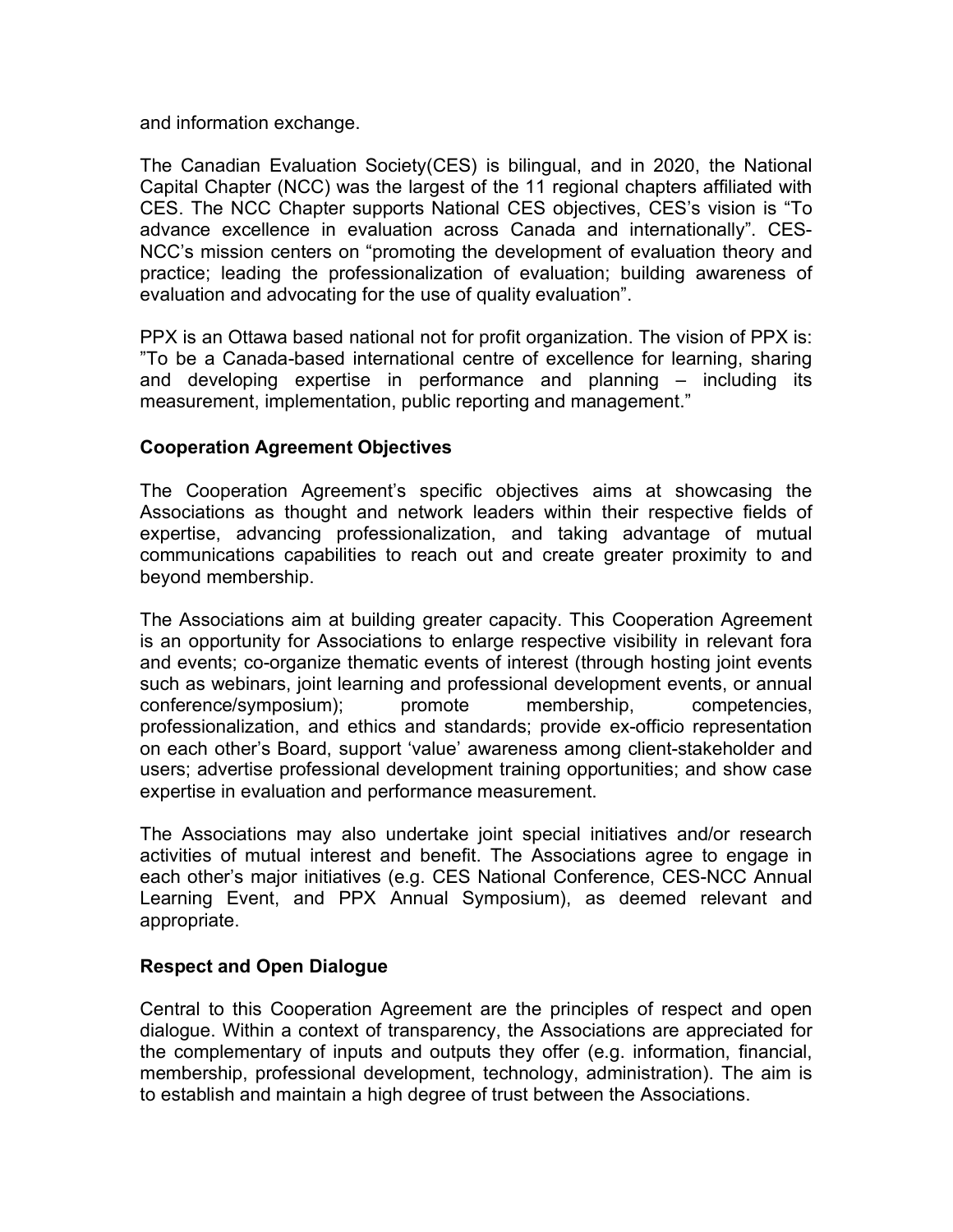The strength of cooperation is based on the diverse perspectives offered by the Associations. In all instances the Associations will attempt to function in a collaborative manner and to avoid confrontation; however, the Associations understand that some disagreements can be constructive and produce positive outcomes

## **Research Engagement and Knowledge Mobilization**

The Associations share a desire to produce high quality results and convene dynamic events for its respective membership(s). Further, the Associations share, promote, engage, and disseminate outcomes to the widest possible audiences that include, but are not limited to, academic organizations, private forprofit and not-for-profit entities, programs, policy-makers, and any other interested stakeholder. Ultimately, the collective goal is that knowledge be accessible for the benefit of all those who wish to access it.

#### **Mutual Responsibilities**

The Associations agree to fulfill the following mutual responsibilities:

- **Governance**: The Associations will designate one representative to sit on the other's Board in an ex-officio capacity.
- **Communications**: The Associations will designate one representative to process event-relevant promotional marketing materials, website and signage received from the requesting Association.
- **Administration**: Where the Associations share the same administrative service provider, the Associations will explore whether there are economies of scale that might be realized on the logistical side.
- **Membership**: The Associations are committed to encouraging membership in each other's organizations.
- **Credentials**: Where relevant, the Associations will encourage advocacy and promote the achievement of the highest professionalization, whether in performance measurement or evaluation (e.g. CES Credentialed Evaluator).
- **Competencies**: Where applicable, the Associations will encourage their respective members to adhere to professional competencies (e.g. CES evaluation competencies).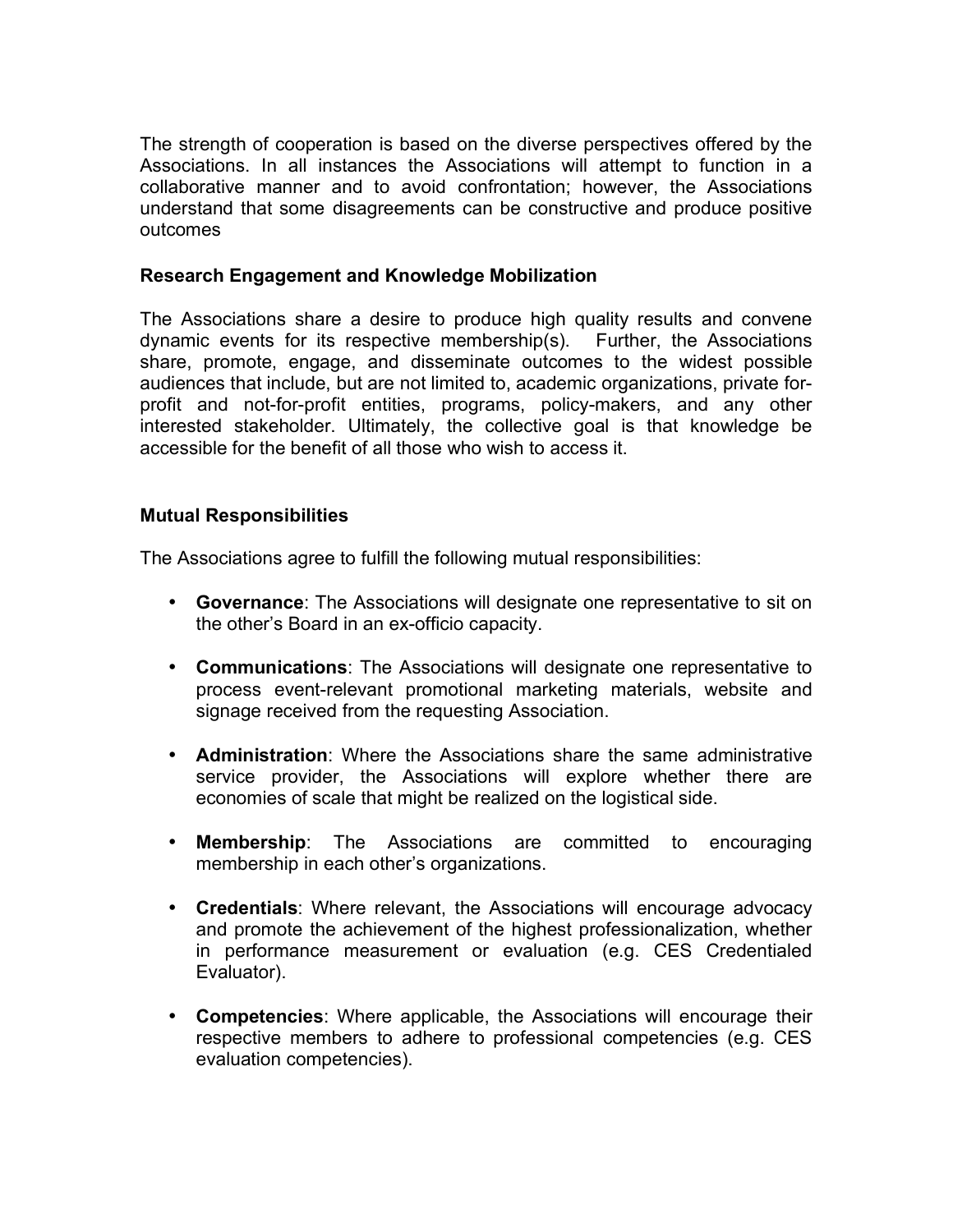- **Professional Development**: The Associations may co-organize thematic events of mutual interest, through hosting joint events such as webinars, workshops, other joint learning and professional development events, or annual conference/symposium.
- **Ethical Codes and Standards**: The Associations will promote observance of professional codes of ethical conduct and standards (e.g. CES Evaluation Policy for Ethical Evaluation Practice and Standards, Canadian values and ethics codes, Canada wide environmental standards, and others).
- **Web Site Exposure**: The Associations will provide the other Association's linked logo and 50-word description to be included on the Associations' homepage and promotional material.
- **Online Event Listing**: Conferences, events and professional development opportunities will be listed as learning events on each Association's website.
- **Email Blast/Special Bulletin**: The Associations agree to promote each other's events, research, and professional development opportunities via communications to its members, with content, specifications, copy and artwork to be provided by the requesting Association.
- **Association Designation**: The Associations will be designated as an associate for relevant and appropriate events in promotional marketing materials, website and on-site signage.
- **Social Media**: Events, research, professional development opportunities will be promoted by the Associations. Confirmation dates and copy/graphics to be provided by sponsoring Association.
- **Events:** Within respective flexibilities, the Associations will make available one (1) tabletop exhibit space, free of charge at each other's sponsored events, including reference in any online exhibitor listing.
- **Conference Passes**: Within respective flexibilities, two (2) complimentary passes will be provided to the Associations sponsored events.

# **Governing Law**

This Cooperation Agreement shall terminate at the earlier of: (i) five (5) years from the date of complete execution by the Associations; or (ii) three (3) months from the date should one Association decides to terminate by giving written notice to the other Association.